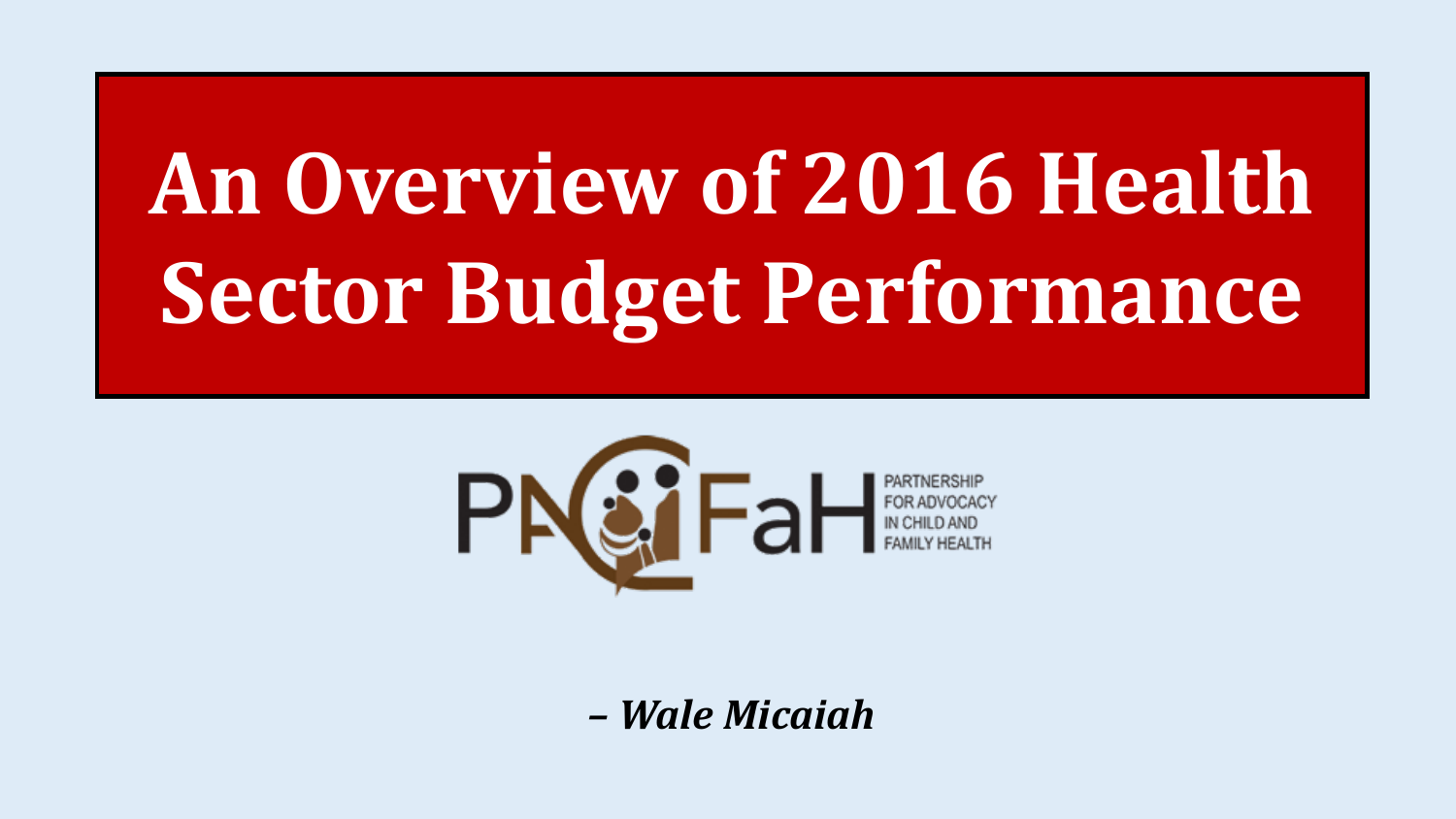### **2016 Appropriated Budget**

| NO.            | <b>BUDGET COMPONENTS</b>      | <b>AMOUNT</b>     | <b>PERCENTAGE</b> |
|----------------|-------------------------------|-------------------|-------------------|
|                | Debt Services                 | 1,475,320,000,000 | 24.34%            |
| $\overline{2}$ | <b>Statutory Transfer</b>     | 351,370,000,000   | 5.80%             |
| 3              | <b>Recurrent Expenditures</b> | 2,646,389,236,196 | 43.66%            |
| $\overline{4}$ | Capital Expenditures          | 1,587,598,122,031 | 26.20%            |
|                | <b>TOTAL BUDGET</b>           | 6,060,677,358,227 |                   |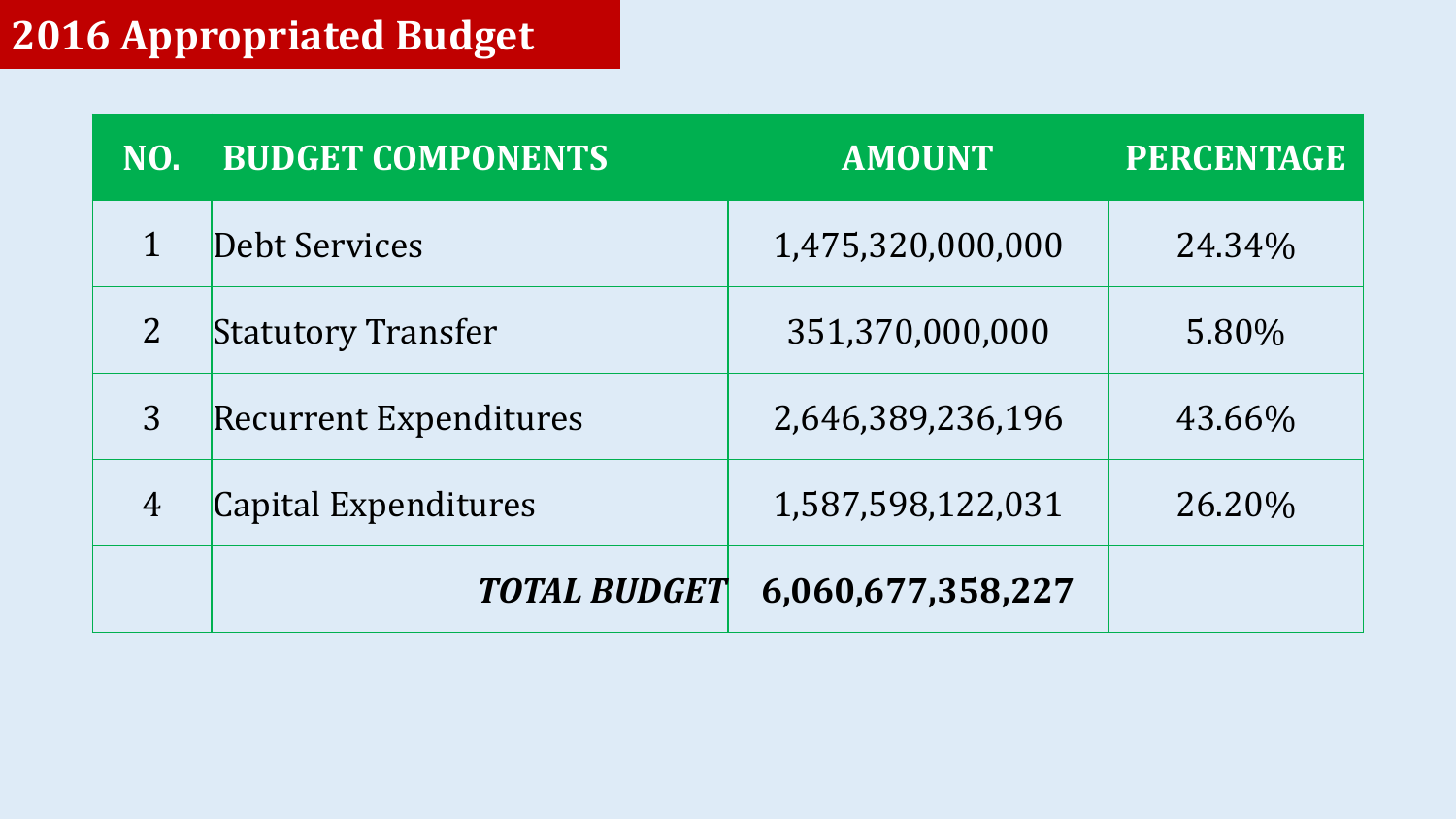### **2016 Budget Assumptions**

| NO.              | <b>ITEM</b>                      | <b>PROJECTION</b><br><b>ACTUAL</b>                                                                         |       |      |
|------------------|----------------------------------|------------------------------------------------------------------------------------------------------------|-------|------|
|                  | Average Oil Production (mbpd)    | 2.2<br>1.93                                                                                                |       |      |
| $\mathbf{2}$     | Average Oil Price Benchmark (\$) | 38                                                                                                         | 52.27 | 43.6 |
| 3                | Non-Oil Revenue Baseline         | Customs Collections, Company Income Tax, Value Added<br><b>Nov</b><br>Tax, FGN Independent Revenue<br>2016 |       |      |
| $\boldsymbol{4}$ | Exchange Rate (\$)               | 197                                                                                                        | 305   |      |
|                  | Inflation $(\%)$                 | 9.81                                                                                                       | 18.39 |      |

### **We Spend more Dollar than we EARN**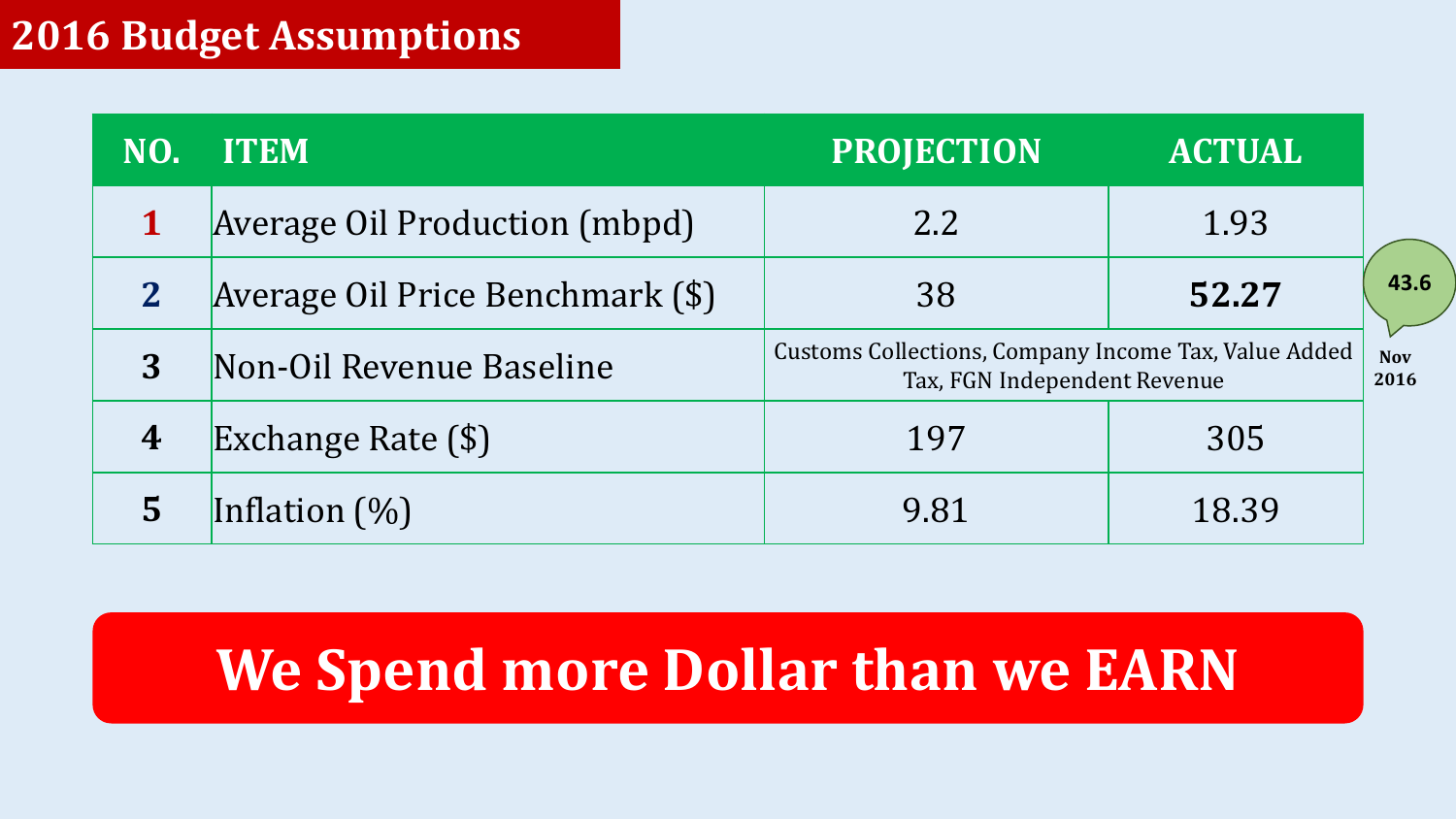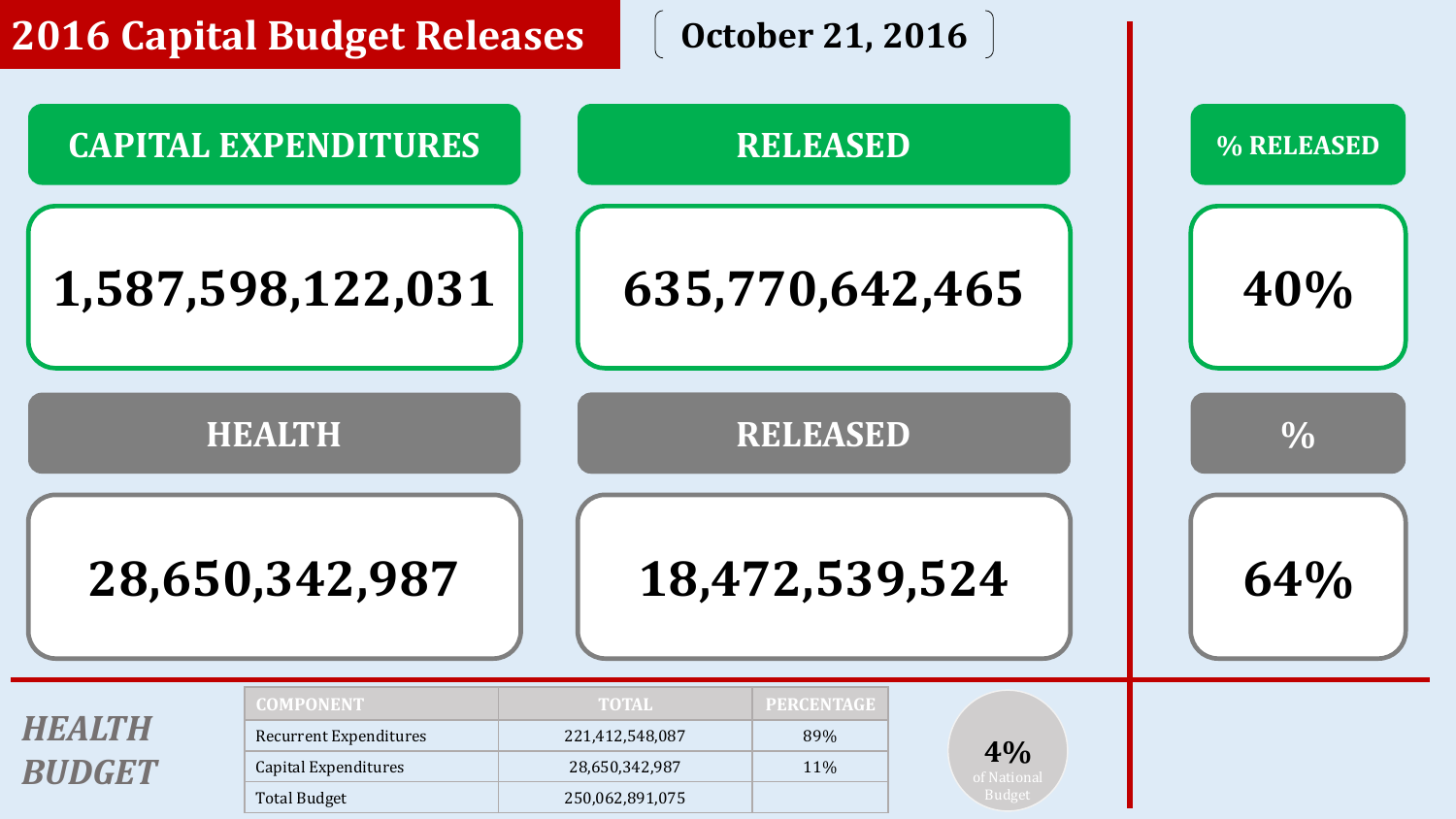### **2016 Capital Budget Releases HEALTH**

| <b>AGENCY</b>                             | <b>BUDGETED</b> | <b>RELEASED</b> | $\%$   |
|-------------------------------------------|-----------------|-----------------|--------|
| National Primary Health Care Development  | 15,694,635,719  | 12,673,590,715  | 80.75% |
| Federal Medical Centre, Nasarawa State    | 131,452,712     | 105,458,068     | 80.23% |
| <b>Federal Ministry of Health - Hqtrs</b> | 5,214,252,356   | 2,506,093,423   | 48.06% |
| Other Agencies                            | 80,957,470      | 33,908,482      | 41.88  |

## *What about BUDGET IMPLEMENTATION?*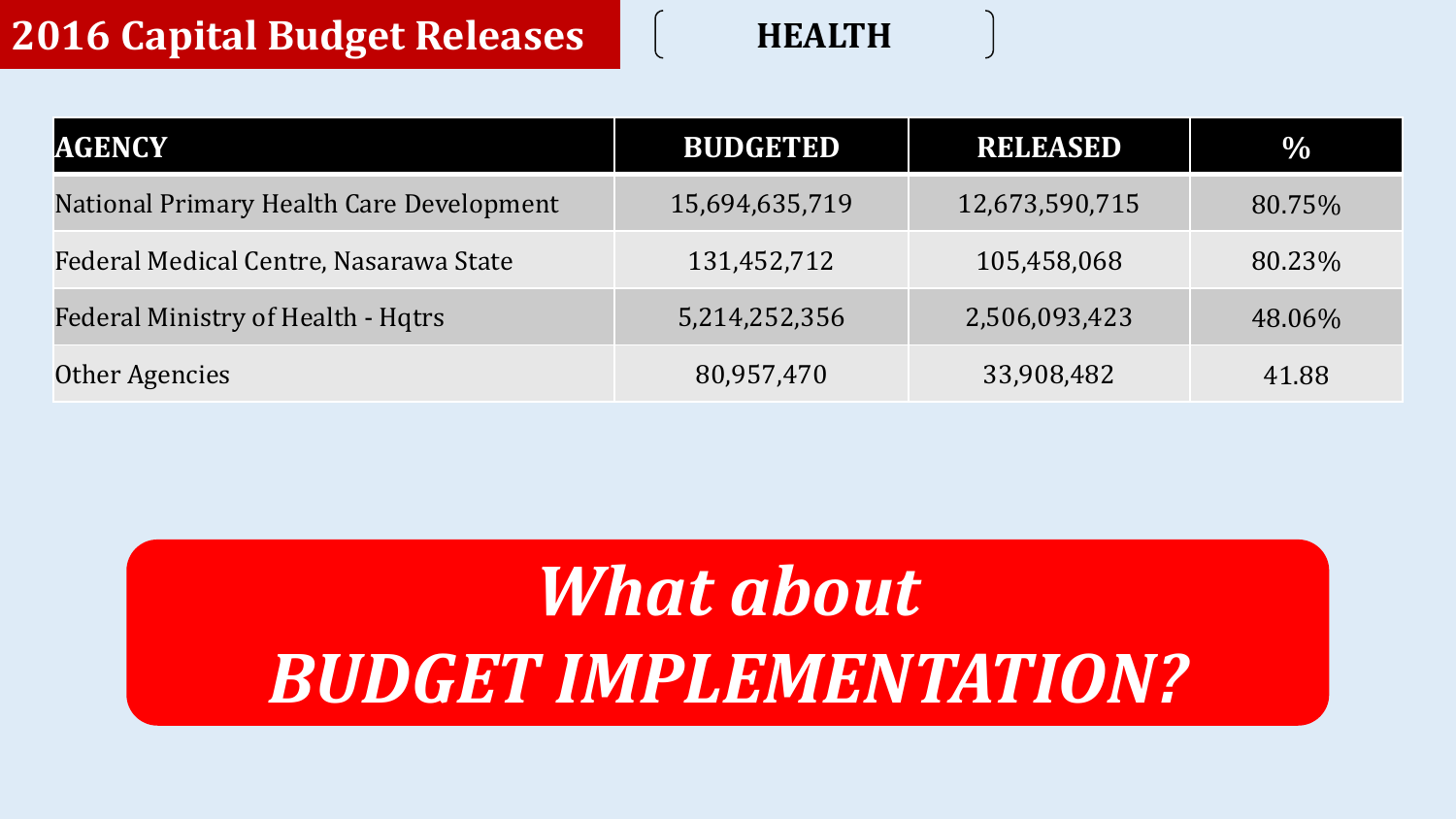### **Past Budget Implementation Reports**

| <b>YEAR</b> | <b>NATIONAL</b><br>(Trillion) | <b>HEALTH</b><br>(Billion) | <b>CAPITAL</b><br>(Billion) | <b>IMPLEMENTED</b><br>(Billion) | <b>IMPLEMENTED</b><br>$\frac{0}{0}$ |
|-------------|-------------------------------|----------------------------|-----------------------------|---------------------------------|-------------------------------------|
| 2015        | 4,493.36                      | 259.75                     | 22.68                       | 16.45                           | 72.52%                              |
| 2014        | 4,695.19                      | 264.46                     | 49.52                       | 20.47                           | 41.34%                              |
| 2013        | 4,987.22                      | 282.50                     | 60.05                       | 34.78                           | 57.93%                              |
| 2012        | 4,749.10                      | 282.77                     | 60.92                       | 45.00                           | 73.87%                              |
| 2011        | 4,484.74                      | 257.87                     | 38.79                       | 32.17                           | 82.93%                              |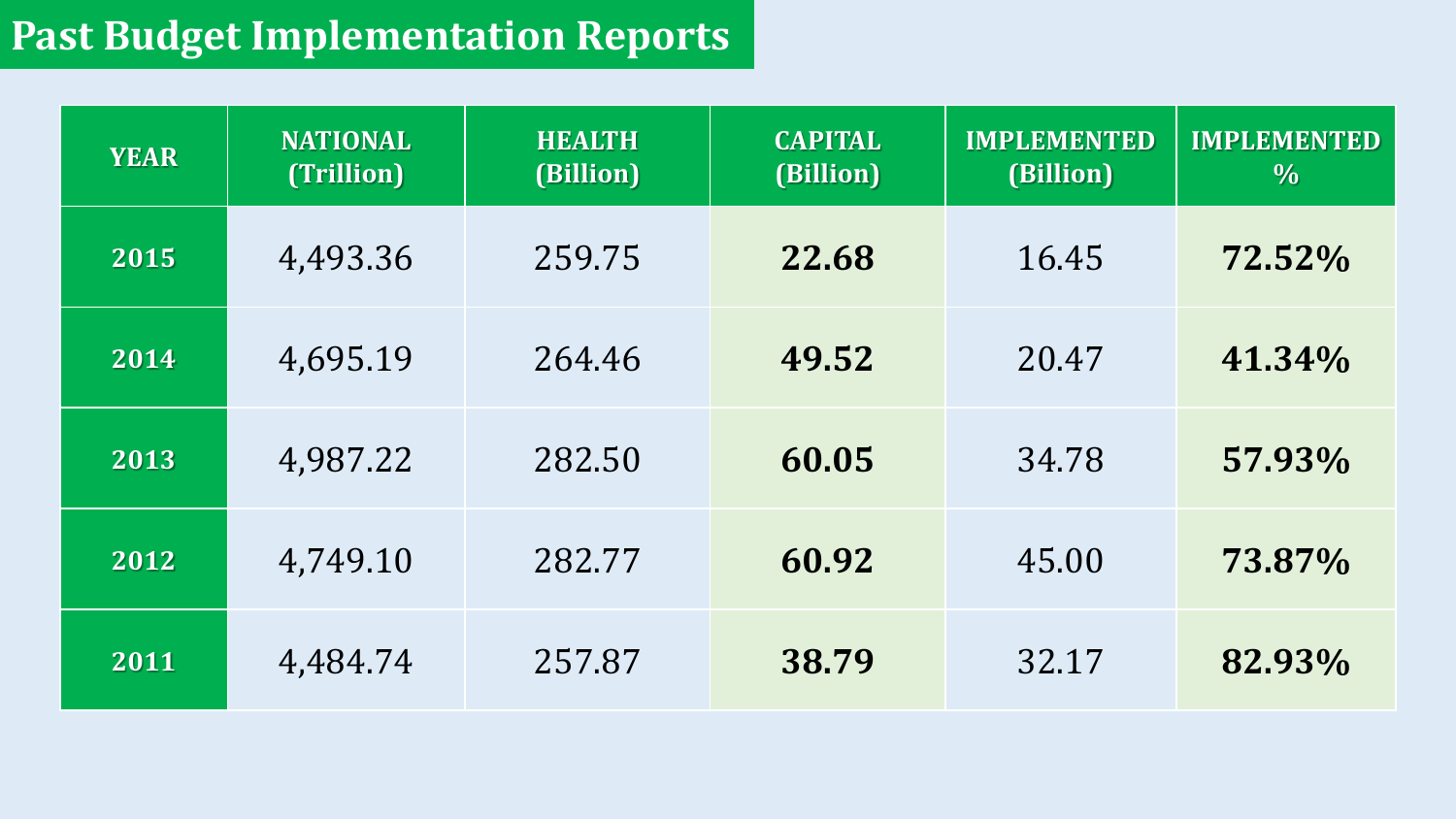### **2015 Budget Implementation Reports**

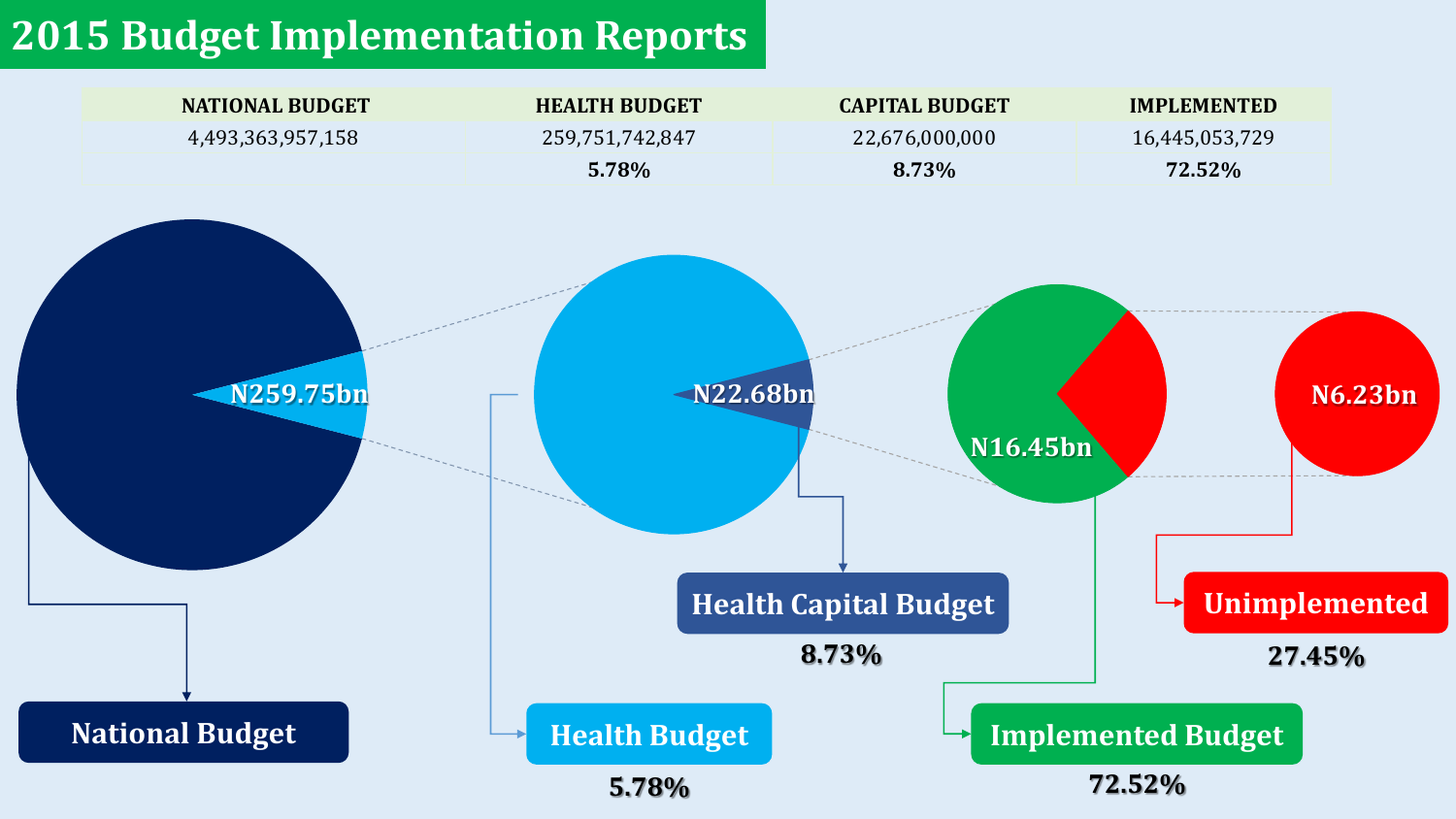### **Ministry of Health Audit Reports**



**2014 Audit Report**

- 
- 

### **"The Permanent Secretary failed to respond to my audit observations sent to him"**

*– Auditor-General of the Federation*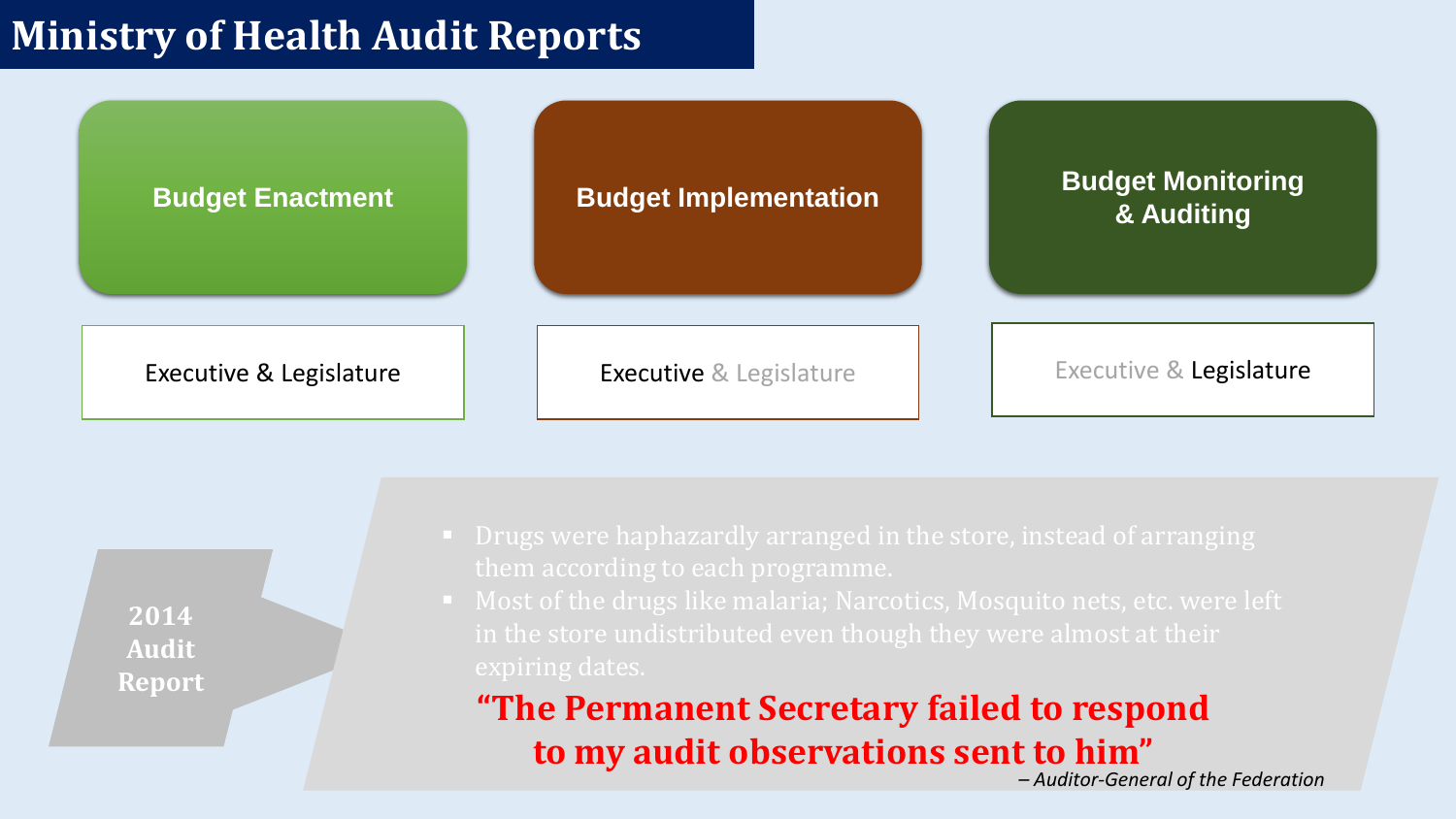### **In Conclusion…**



Improved budgetary allocation to Health, especially to Capital Expenditures;



Quarterly Budget Releases and Implementation Reports;



Adopt conservative assumptions in drafting the MTEF & FSP document;



**4** Access to Health Ministry Audit Reports.